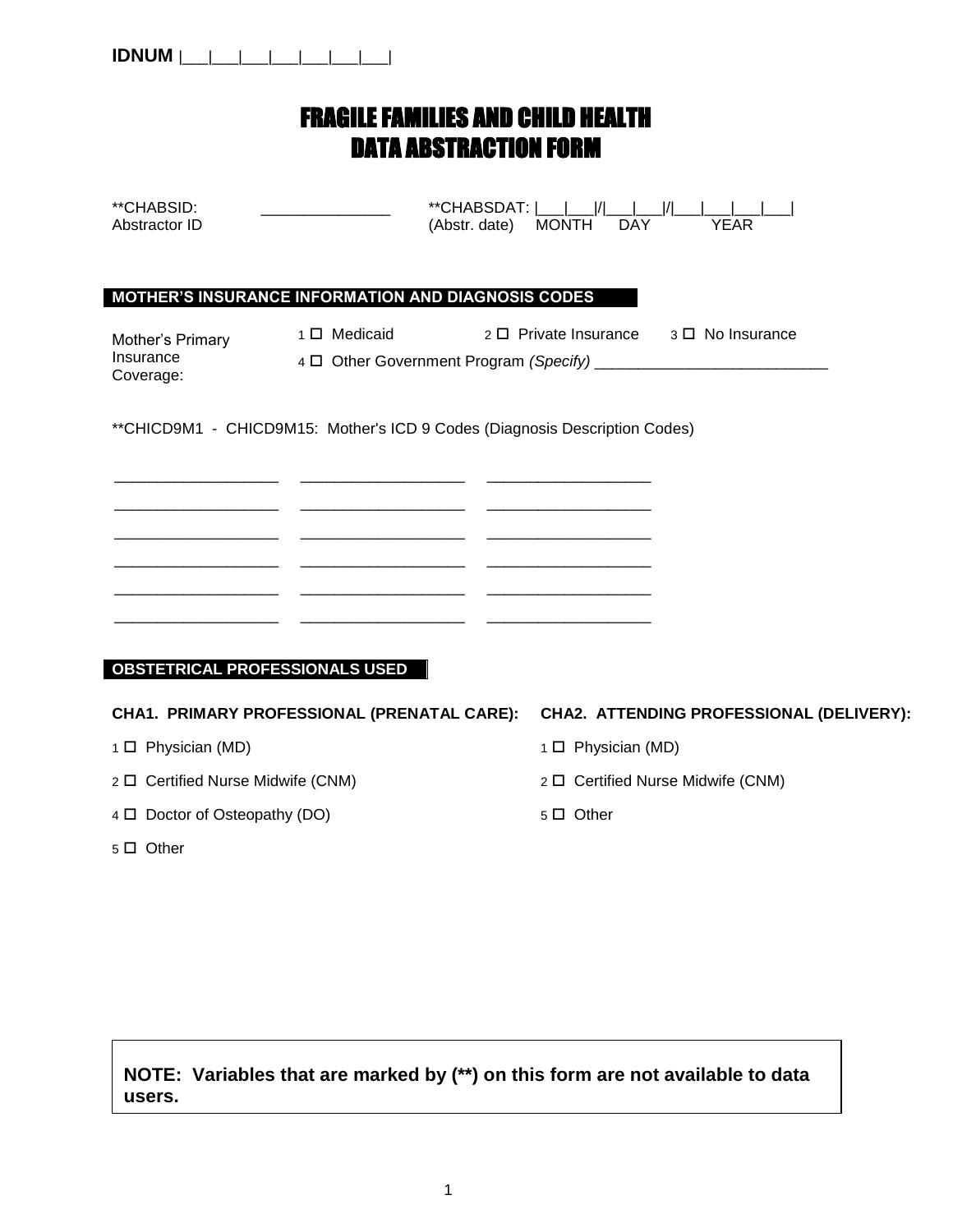#### MOTHER'S MEDICAL HISTORY/RISK FACTORS FOR THIS PREGNANCY

| <b>Medical Conditions</b>                                              | <b>Yes</b><br>$(+)$ |                               |       | <b>No</b><br>$(-)$ |
|------------------------------------------------------------------------|---------------------|-------------------------------|-------|--------------------|
|                                                                        | 1 <sup>1</sup>      |                               |       | 0 <sub>0</sub>     |
| CHB <sub>2</sub>                                                       | 1 <sup>1</sup>      |                               |       | $0\Box$            |
| CHB3.                                                                  | $1 \Box$            |                               |       | $0\Box$            |
| Chronic Diabetes (Pre-existing; Not Preg.<br>CHB4.                     | 1 <sup>1</sup>      |                               |       | $0\Box$            |
| CHB6. Hypertension (Pre-existing; Not Pregnancy                        | 1 <sup>1</sup>      |                               |       | $0\Box$            |
|                                                                        | $1$ $\Box$          |                               |       | $0\Box$            |
|                                                                        | 1 <sup>1</sup>      |                               |       | $0\Box$            |
| CHB11. Pelvic Inflammatory Disease (PID)                               | $1\Box$             |                               |       | $0\Box$            |
|                                                                        | 1 <sup>1</sup>      |                               |       | $0\Box$            |
|                                                                        | 1 □                 |                               |       | $0\Box$            |
| CHB13O. Specify disability                                             |                     |                               |       |                    |
| CHB16. Other pre-existing condition                                    | 1 <sup>1</sup>      |                               |       | $0\Box$            |
| CHB16O. Specify other condition                                        |                     |                               |       |                    |
| CHB17. No Pre-Existing Medical Conditions                              | 1 <sup>1</sup>      |                               |       | $0\Box$            |
|                                                                        | <b>Yes</b><br>$(+)$ | <b>No</b>                     | $-$ ) | <b>Unknown</b>     |
| <b>Blood Test Results</b>                                              |                     |                               |       |                    |
| CHB18. Hemoglobinopathy (Sickle Cell Positive)                         | 1 <sup>1</sup>      | 0 <sub>0</sub>                |       | 999 $\square$      |
|                                                                        | 1 <sup>1</sup>      | $0\Box$                       |       | 999 □              |
|                                                                        | 1 <sup>1</sup>      | $\overline{0}$ $\Box$         |       |                    |
| CHB21. Maternal Serum Alpha-Feto Protein (AFP) Positive                |                     |                               |       | 999 $\square$      |
|                                                                        | 1 <sup>1</sup>      | $0\Box$                       |       | 999 $\Box$         |
|                                                                        | 1 <sup>1</sup>      | $\overline{0}$ $\Box$         |       | 999 $\square$      |
| CHB23. Syphilis Serology Positive (e.g. RPR, FTA-ABS,                  | $1$ $\Box$          | $\circ$ $\Box$                |       | 999 □              |
|                                                                        | $1$ $\Box$          | $\overline{0}$ $\Box$         |       | 999 $\Box$         |
| CHB27. PPD Positive for Tuberculosis (TB)                              | $1\Box$             | $\circ$ $\Box$                |       | 999 $\Box$         |
| <b>Other Lab Test Results</b>                                          |                     |                               |       |                    |
|                                                                        | $1 \Box$            | 0 <sub>0</sub>                |       | 999 $\square$      |
|                                                                        | $1 \Box$            | $\overline{0}$ $\overline{1}$ |       | 999 $\square$      |
|                                                                        | $1\Box$             | 0 <sub>0</sub>                |       | 999 □              |
| CHB31. Human Papilloma Virus (HPV) positive                            | $1$ $\Box$          | $0\Box$                       |       | 999 $\Box$         |
|                                                                        | $1$ $\Box$          | 0 <sub>0</sub>                |       | 999 $\square$      |
| CHB32O. If Urine toxin screen positive, specify substance              |                     |                               |       |                    |
| <b>CHB34. Other Test Results</b><br>CHB34O. Specify other test results | $1$ $\Box$          | $0\Box$                       |       |                    |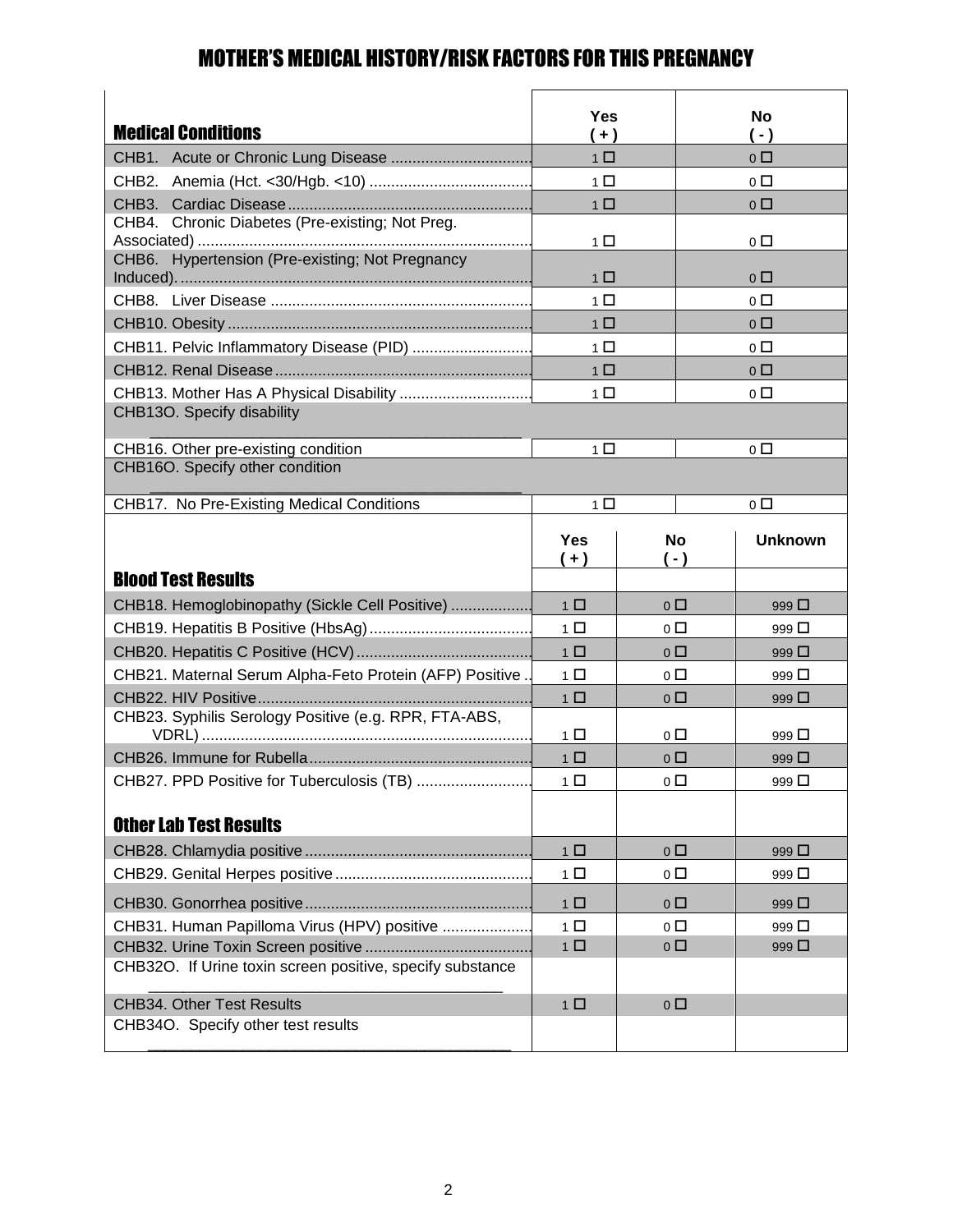#### MOTHER'S SOCIAL/PSYCHOLOGICAL RISK FACTORS FOR THIS PREGNANCY

| <b>Psychosocial History (Any Mention)</b>                                                                           |                         | Yes<br>$(+)$                  | $(-)$                 | No                            |
|---------------------------------------------------------------------------------------------------------------------|-------------------------|-------------------------------|-----------------------|-------------------------------|
| CHC1. Depression/Other Mental Health Problem                                                                        |                         | 1 <sup>1</sup>                | 0 <sub>0</sub>        |                               |
|                                                                                                                     |                         | 1 □                           |                       | $\overline{0}$ $\Box$         |
|                                                                                                                     |                         | $1\Box$                       |                       | $\overline{0}$ $\overline{1}$ |
| CHC4. Unwanted Pregnancy (Ambivalent, Denying, or<br>Rejecting of Pregnancy PRIOR TO DELIVERY)                      |                         | 1 □                           | $\overline{0}$ $\Box$ |                               |
|                                                                                                                     |                         | $1 \Box$                      | $0\Box$               |                               |
|                                                                                                                     |                         | $1\Box$                       | $\overline{0}$ $\Box$ |                               |
| CHC7. No Psychosocial Risk Factors Reported in Chart                                                                |                         | $1 \Box$                      |                       | 0 <sup>0</sup>                |
| <b>Health Risks and Substance Use</b>                                                                               | <b>Pregnancy</b><br>Yes | <b>P. During</b><br>No        | <b>E.</b> Ever<br>Yes | No                            |
| CHC <sub>9</sub> .                                                                                                  | 1 <sup>1</sup>          | $\overline{0}$ $\overline{1}$ | 1 <sup>1</sup>        | $\overline{0}$ $\Box$         |
|                                                                                                                     | 1 □                     | $0\Box$                       | 1 □                   | $\overline{0}$ $\Box$         |
|                                                                                                                     | 1 <sup>1</sup>          | $\overline{0}$ $\overline{1}$ | 1 <sup>1</sup>        | 0 <sub>0</sub>                |
|                                                                                                                     | $1 \Box$                | $0\Box$                       | $1\Box$               | $0\Box$                       |
|                                                                                                                     | $1\Box$                 | $0\Box$                       | $1\Box$               | $0\Box$                       |
|                                                                                                                     | 1 <sup>1</sup>          | 0 □                           | 1 <sup>1</sup>        | $\overline{0}$ $\Box$         |
|                                                                                                                     | $1\Box$                 | $\overline{0}$ $\overline{1}$ | $1\Box$               | $\overline{0}$ $\Box$         |
| CHC17. Other Non-prescribed Medications                                                                             | 1 <sup>1</sup>          | $\overline{0}$ $\Box$         | 1 <sup>1</sup>        | 0 <sup>0</sup>                |
| CHC17O. Specify non-prescribed medications                                                                          |                         |                               |                       |                               |
| CHC18. No Health Risks or Substance Use Reported in Chart                                                           |                         | $1\Box$                       | $0\Box$               |                               |
| <b>Situational History (Any Mention)</b>                                                                            |                         | Yes<br>$(+)$                  | $(-)$                 | <b>No</b>                     |
| CHC19. Patient Has Some Responsibility for the Care of a<br>Household Member with Chronic or Serious Acute Illness, |                         | $1\Box$                       | $0\Box$               |                               |
|                                                                                                                     |                         | $1\Box$                       | $\overline{0}$ $\Box$ |                               |
|                                                                                                                     |                         | $1\Box$                       | 0 <sub>0</sub>        |                               |
| CHC22. Inadequate Heat, Electricity, Running Water,                                                                 |                         | $1\Box$                       | 0 □                   |                               |
| CHC23. Involvement of Patient/Household Member with                                                                 |                         | $1$ $\Box$                    | $\circ$ $\square$     |                               |
| CHC24. No Situational Risks Reported in Chart                                                                       |                         | $1\Box$                       | $\overline{0}$ $\Box$ |                               |

| <b>Mother's Special Services/Training</b>                                                                                        | <b>Yes</b>     | No             | Can't<br>Tell |
|----------------------------------------------------------------------------------------------------------------------------------|----------------|----------------|---------------|
| CHC25. Mother referred to special services such as parenting,<br>health education, psychological counseling, or family planning. | 1 <sup>1</sup> | 0 <sup>0</sup> | 999 $\Box$    |
| CHC25O. Specify services                                                                                                         |                |                |               |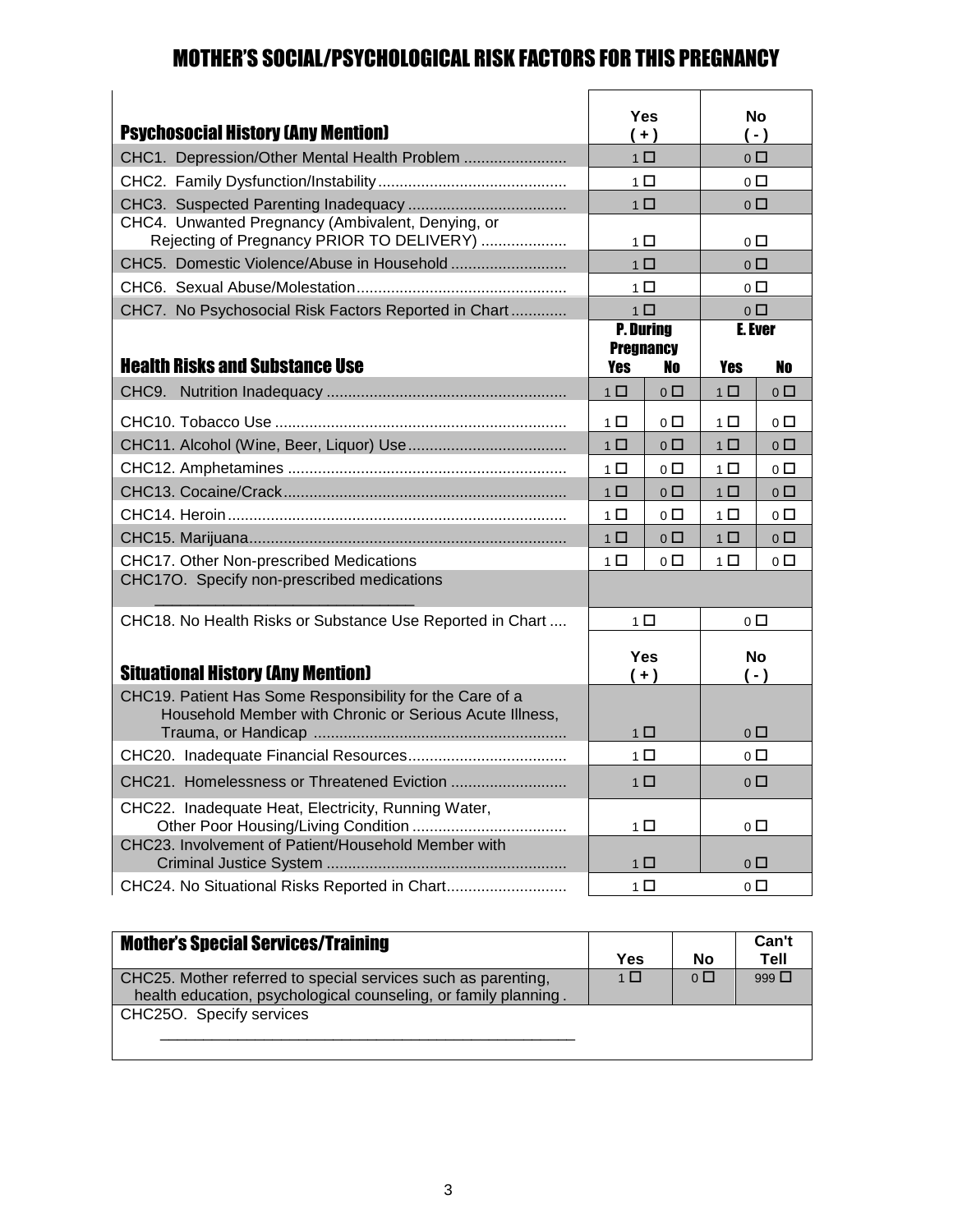# OBSTETRICAL HISTORY FOR THIS PREGNANCY

| <b>CHD1. Number of Prenatal Visits:</b>                                                                                      |                                                                     | 999 D Can't Tell                                                                                                                                                                                                                                                                       |
|------------------------------------------------------------------------------------------------------------------------------|---------------------------------------------------------------------|----------------------------------------------------------------------------------------------------------------------------------------------------------------------------------------------------------------------------------------------------------------------------------------|
| ** CHD2. Week Prenatal Care Began<br>$(1st, 2nd, 3rd, \ldots 40^{th}, 41st)$ :                                               | ____ WEEK OF PREGNANCY                                              | 999 D Can't Tell                                                                                                                                                                                                                                                                       |
| ** CHD3. Date Prenatal Care Began:                                                                                           |                                                                     | CHD3T.<br><b>Text:</b> The contract of the contract of the contract of the contract of the contract of the contract of the contract of the contract of the contract of the contract of the contract of the contract of the contract of the co<br>997 <b>D</b> None<br>999 O Can't Tell |
| Gravida/Parity Codes (G & P):                                                                                                | CHD4G. Gravida: _______<br>CHD4P. Parity: _______                   |                                                                                                                                                                                                                                                                                        |
| Numbers of <b>PREVIOUS</b> Term<br>Deliveries (T), Preterm Deliveries (P),<br>Abortions (A), Offspring Now Living<br>$(L)$ : | <b>CHD5T.</b><br><b>CHD5P.</b> ___<br><b>CHD5A.</b><br>CHD5L.       |                                                                                                                                                                                                                                                                                        |
| ** CHD6. EDC (Estimated Date of<br>Confinement/Due Date):                                                                    | ___ ___  /  ___ ___  /  ___ ___ <br> MONTH         DAY         YEAR | CHD6T:<br>Text:<br>999 D Can't Tell                                                                                                                                                                                                                                                    |
| ** CHD7. LMP (Date of Last Menstrual<br>Period):                                                                             |                                                                     | CHD7T:<br>Text:<br>999 D Can't Tell                                                                                                                                                                                                                                                    |
| ** CHD8. Date of Last Live Birth:                                                                                            | ___ ___  /  ___ ___  /  ___ __<br> MONTH          DAY          YEAR | CHD8T:<br>Text: ________<br>997 □ Not Applicable;<br>Mother's First Birth<br>999 D Can't Tell                                                                                                                                                                                          |
| Mother's Height:                                                                                                             | CHD9FT: ____________ FEET<br>CHD9IN: INCHES                         |                                                                                                                                                                                                                                                                                        |
| CHD10. Mother's Weight Gain During<br>Pregnancy:                                                                             | <b>Example 1</b> Ibs.                                               |                                                                                                                                                                                                                                                                                        |
| CHD10A: Mother's weight gain was:                                                                                            | $1 \Box$<br>$2\Box$<br>$3\Box$<br>Inadequate Adequate<br>Excessive  | 999 $\Box$ Can't Tell                                                                                                                                                                                                                                                                  |
| CHD11. Mother's Pre-Pregnancy<br>Weight:                                                                                     | lbs.                                                                | 999 D Can't Tell                                                                                                                                                                                                                                                                       |
| CHD12. Mother's Admission Weight:                                                                                            | lbs.                                                                | 999 D Can't Tell                                                                                                                                                                                                                                                                       |
| CHD13. Baby's Gestational Age At<br>Delivery (Clinical Assessment):                                                          | <b>WEEKS</b>                                                        | 999 $\Box$ Can't Tell                                                                                                                                                                                                                                                                  |
| CHD14. Number of Hospitalizations<br>During Pregnancy (Not including<br>hospitalization for delivery):                       | $0 \Box 0$<br>$1 \Box 1$<br>$2 \Box 2$<br>$3\Box 3+$                | 999 □ Can't Tell                                                                                                                                                                                                                                                                       |
| CHD15. Mother Transferred From<br>Another Hospital Prior to<br>Delivery:                                                     | 0□ No 1□ Yes                                                        | 999□ Can't Tell                                                                                                                                                                                                                                                                        |
| ** CHD16. Mother's Discharge Date:                                                                                           | $ / $ $ $<br><b>DAY</b><br><b>YEAR</b><br><b>MONTH</b>              | CHD16T:<br>Text: _________                                                                                                                                                                                                                                                             |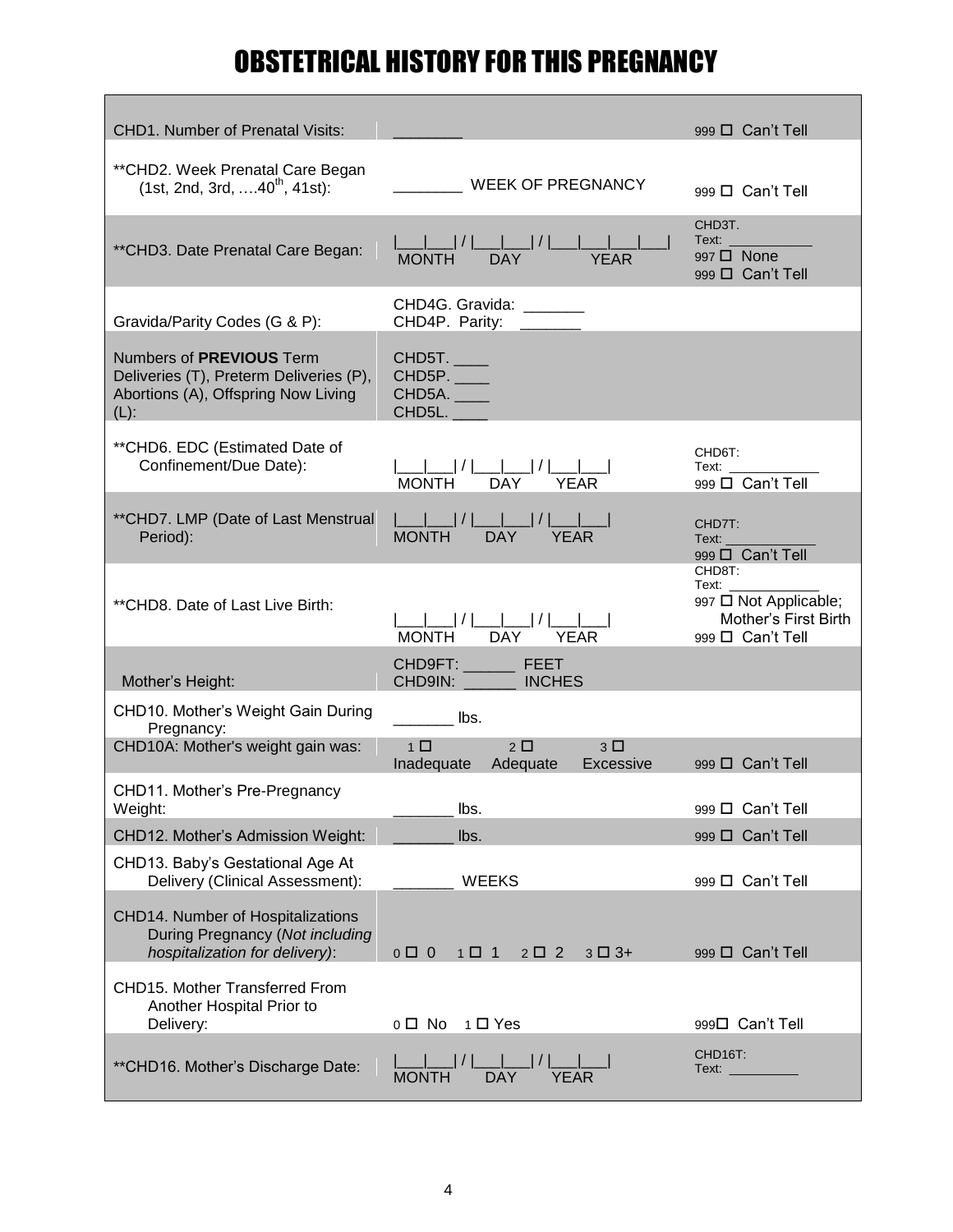## OBSTETRICAL INFORMATION FOR THIS PREGNANCY

|                         | <b>Mother's Reproductive History</b><br><b>(FOR EACH THAT APPLY, RECORD NUMBER AT RIGHT)</b>                | Yes<br>$+$ )                     | No<br>$(-)$                      | <b>Number</b><br><b>Needed</b> |
|-------------------------|-------------------------------------------------------------------------------------------------------------|----------------------------------|----------------------------------|--------------------------------|
| **CHE1.                 |                                                                                                             | 1 <sub>0</sub>                   | 0 <sub>0</sub>                   | CHE1A.                         |
| CHE <sub>2</sub> .      | Any Previous Infant > 4000 Grams (8.8lbs)                                                                   | 1 <sub>0</sub>                   | $0\Box$                          | CHE2A.                         |
| CHE <sub>3</sub> .      |                                                                                                             | 1 <sub>0</sub>                   | $0$ $\square$                    | CHE3A.                         |
| CHE4.                   | Any Previous Live Births Now Still Living                                                                   | 1 <sub>0</sub>                   | 0 <sub>0</sub>                   | CHE4A.                         |
| CHE <sub>5</sub> .      | Any Previous Low Birth Weight (< 5.5 lbs. Or 2500 g),<br>Preterm (< 36 weeks), or Small for Gestational Age | 1 <sub>0</sub>                   | $0\Box$                          | CHE5A.                         |
| **CHE6.                 | Any Previous spontaneous abortions/miscarriages/                                                            | 1 <sub>0</sub>                   | $0\Box$                          | CHE6A.                         |
| CHE7.                   | Other                                                                                                       | 1 <sup>D</sup>                   | $0\Box$                          |                                |
| CHE7O.                  | Specify other                                                                                               |                                  |                                  |                                |
| CHE8.                   |                                                                                                             | 1 <sub>0</sub>                   | 0 <sub>0</sub>                   |                                |
| <b>CHE10.</b>           | <b>Obstetrical Characteristics (This Pregnancy)</b>                                                         | 1 <sup>D</sup>                   | 0 <sub>0</sub>                   |                                |
| <b>CHE11.</b>           | Multiple Pregnancy (If yes, record number of fetuses at                                                     |                                  |                                  |                                |
|                         |                                                                                                             | 1 <sub>0</sub>                   | $0\Box$                          | CHE11A.                        |
| CHE12.                  |                                                                                                             | 1 <sub>0</sub>                   | 0 <sub>0</sub>                   |                                |
|                         |                                                                                                             |                                  |                                  |                                |
|                         | <b>Obstetrical Conditions (This Pregnancy)</b>                                                              |                                  |                                  |                                |
| <b>CHE13.</b><br>CHE14. | Other GU Infection (includes Yeast infections)                                                              | 1 <sub>0</sub><br>1 <sub>0</sub> | 0 <sub>0</sub><br>0 <sub>0</sub> |                                |
| <b>CHE15.</b>           |                                                                                                             | 1 <sub>0</sub>                   | 0 <sub>0</sub>                   |                                |
| CHE16.                  |                                                                                                             | 1 <sub>0</sub>                   | $0\Box$                          |                                |
| <b>CHE17.</b>           | Gestational (Not Chronic or Pre-existing) Diabetes                                                          | 1 <sub>0</sub>                   | $0\Box$                          |                                |
| <b>CHE18.</b>           |                                                                                                             | 1 <sub>0</sub>                   | 0 <sub>0</sub>                   |                                |
| <b>CHE19.</b>           |                                                                                                             | 1 <sup>D</sup>                   | $0\Box$                          |                                |
| CHE20.                  | Pregnancy-Associated Hypertension (Not Chronic or Pre-                                                      | $1 \Box$                         | $0\Box$                          |                                |
| CHE21.                  |                                                                                                             | 1 <sub>0</sub>                   | 0 <sub>0</sub>                   |                                |
| CHE22.                  |                                                                                                             | 1 □                              | 0 □                              |                                |
| <b>CHE23.</b>           |                                                                                                             | 1 <sub>0</sub>                   | $0\Box$                          |                                |
| CHE24.                  |                                                                                                             | $1 \Box$                         | 0 □                              |                                |
| <b>CHE25.</b>           |                                                                                                             | $1 \Box$                         | 0 <sub>0</sub>                   |                                |
| CHE26.                  | Vomiting (Hyperemisis, Hyperemisis gravidum)                                                                | $1 \Box$                         | $0\Box$                          |                                |
| CHE27.                  | Other                                                                                                       | $1 \Box$                         | $0\Box$                          |                                |
| <b>CHE270.</b>          | Specify other                                                                                               |                                  |                                  |                                |
| <b>CHE28.</b>           |                                                                                                             | $1$ $\Box$                       | $0\Box$                          |                                |
|                         | <b>Tests and Procedures (This Pregnancy)</b>                                                                |                                  |                                  |                                |
| <b>CHE29.</b>           |                                                                                                             | 1 <sub>0</sub>                   | $0\Box$                          |                                |
| CHE30.                  |                                                                                                             | 1 <sub>0</sub>                   | $0\Box$                          |                                |
| <b>CHE31.</b>           |                                                                                                             | $1 \Box$                         | $0\Box$                          |                                |
| CHE32.                  |                                                                                                             | $1 \Box$                         | $0\Box$                          |                                |
| <b>CHE34.</b>           |                                                                                                             | 1 <sub>0</sub>                   | $0\Box$                          |                                |
| CHE35.                  |                                                                                                             | $1 \Box$                         | $0\Box$                          |                                |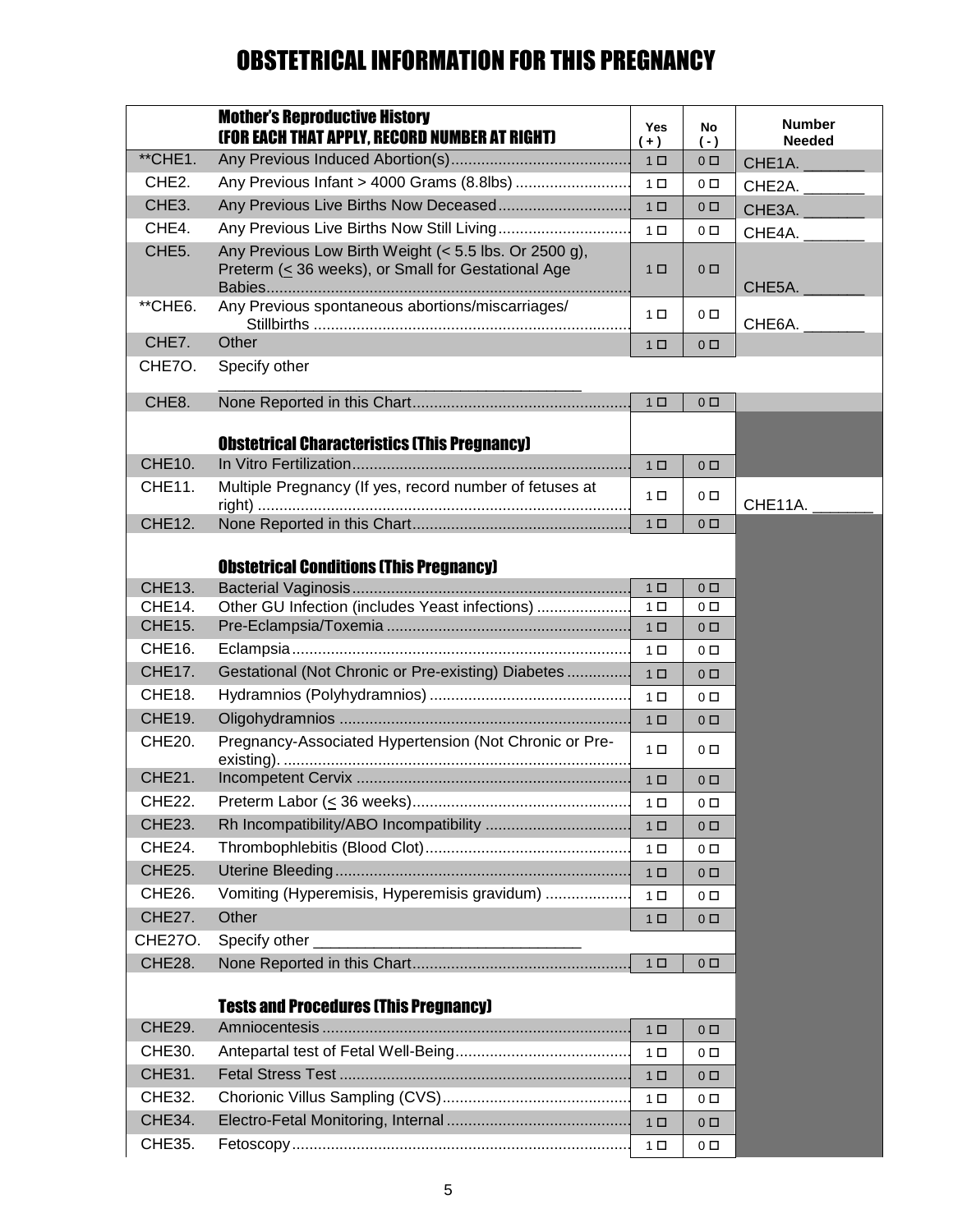|               | <b>Mother's Reproductive History</b><br>(FOR EACH THAT APPLY, RECORD NUMBER AT RIGHT) | <b>Yes</b><br>$+)$ | No<br>- 1      | <b>Number</b><br><b>Needed</b> |
|---------------|---------------------------------------------------------------------------------------|--------------------|----------------|--------------------------------|
| <b>CHE36.</b> |                                                                                       | 1 <sub>0</sub>     | 0 <sub>0</sub> |                                |
| <b>CHE38.</b> |                                                                                       | 1 □                | $0\Box$        |                                |
| <b>CHE39.</b> | Other tests and procedures                                                            | 1 <sub>0</sub>     | 0 <sub>0</sub> |                                |
| CHE39O.       | Specify other tests and procedures                                                    |                    |                |                                |
| CHE40.        |                                                                                       | 1 口                | 0 <sub>0</sub> |                                |

## LABOR/DELIVERY COMPLICATIONS

|                    | <b>Complications</b>                                       | Yes<br>$(+)$   | <b>No</b><br>$(-)$    |
|--------------------|------------------------------------------------------------|----------------|-----------------------|
| CHF <sub>1</sub> . |                                                            | 1 <sup>1</sup> | 0 <sub>0</sub>        |
| CHF <sub>2</sub> . | Febrile (Mother's Temperature >100 °F or 38° C)            | $1\Box$        | 0 <sub>0</sub>        |
| CHF <sub>3</sub> . | Premature Rupture of Membrane (>12 hrs. prior to delivery) | $1\Box$        | 0 <sub>0</sub>        |
| CHF4.              |                                                            | $1\Box$        | $0\Box$               |
|                    | <b>Placenta</b>                                            |                |                       |
| CHF <sub>5</sub> . |                                                            | $1\Box$        | 0 <sub>0</sub>        |
| CHF <sub>6</sub> . |                                                            | $1\Box$        | $0\Box$               |
|                    | <b>Labor</b>                                               |                |                       |
| CHF7.              |                                                            | $1\Box$        | 0 <sub>0</sub>        |
| CHF <sub>8</sub> . |                                                            | $1\Box$        | $0\Box$               |
| CHF <sub>9</sub> . | Dysfunctional Labor (Emergency C-Section Required)         | $1\Box$        | 0 <sup>0</sup>        |
| CHF10.             |                                                            | $1\Box$        | 0 <sub>0</sub>        |
|                    | <b>Delivery</b>                                            |                |                       |
| <b>CHF11.</b>      |                                                            | $1\Box$        | 0 <sub>0</sub>        |
| CHF12.             |                                                            | $1 \Box$       | $0\Box$               |
| <b>CHF13.</b>      | Fetal Distress (Tachycardia, Brachycardia,                 | $1$ $\Box$     | $0\Box$               |
| CHF14.             |                                                            | $1\Box$        | 0 <sub>0</sub>        |
| <b>CHF15.</b>      | <b>Other Complications</b>                                 | 1 <sup>1</sup> | $\overline{0}$        |
| CHF15O.            | Specify other complications                                |                |                       |
| <b>CHF16.</b>      | No Labor/Delivery Complications                            | 1 <sup>1</sup> | $\overline{0}$ $\Box$ |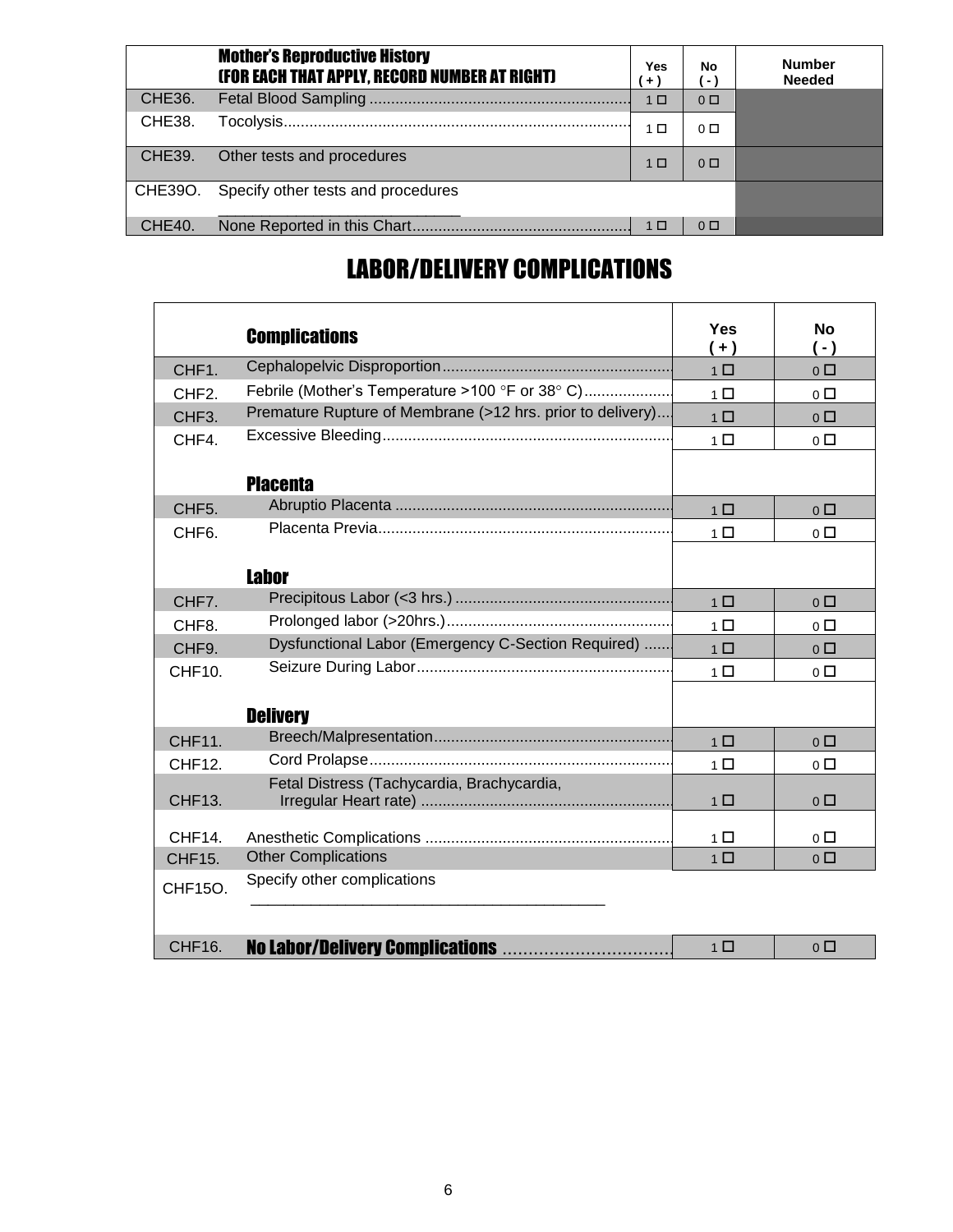### METHOD OF DELIVERY

|                    | <b>CHECK ALL THAT</b><br><b>APPLY</b>                              | <b>Yes</b><br>$+ )$ | No.<br>$-$ )   |
|--------------------|--------------------------------------------------------------------|---------------------|----------------|
| CHG <sub>1</sub> . | Forceps                                                            | $1\Box$             | $0\Box$        |
| CHG <sub>2</sub> . | Hysterectomy                                                       | $1 \Box$            | $0\Box$        |
| CHG <sub>3</sub> . | <b>Primary C-section</b>                                           | $1\Box$             | $0\Box$        |
| CHG4.              | <b>Repeat C-section</b>                                            | 1 □                 | $0\Box$        |
| CHG5.              | Vacuum                                                             | $1\Box$             | $0\Box$        |
| CHG <sub>6</sub> . | Vaginal                                                            | $1 \Box$            | $0\Box$        |
| CHG7.              | Vaginal Birth after Previous C-section                             | 1 <sup>1</sup>      | 0 <sup>0</sup> |
| CHG8.              | Induction of Labor (e.g., Oxytocin,<br>Pitocin/Pitossin/Pertossin) | $1 \Box$            | $\circ$ $\Box$ |
| CHG9.              | Stimulation of Labor (Manually Burst Amniotic Bag)                 | 1 <sup>1</sup>      | $0\Box$        |
| CHG10.             | Episiotomy                                                         | $1\Box$             | $0\Box$        |
| <b>CHG11.</b>      | Other                                                              | 1 □                 | $0\Box$        |
| CHG110.            | Specify other                                                      |                     |                |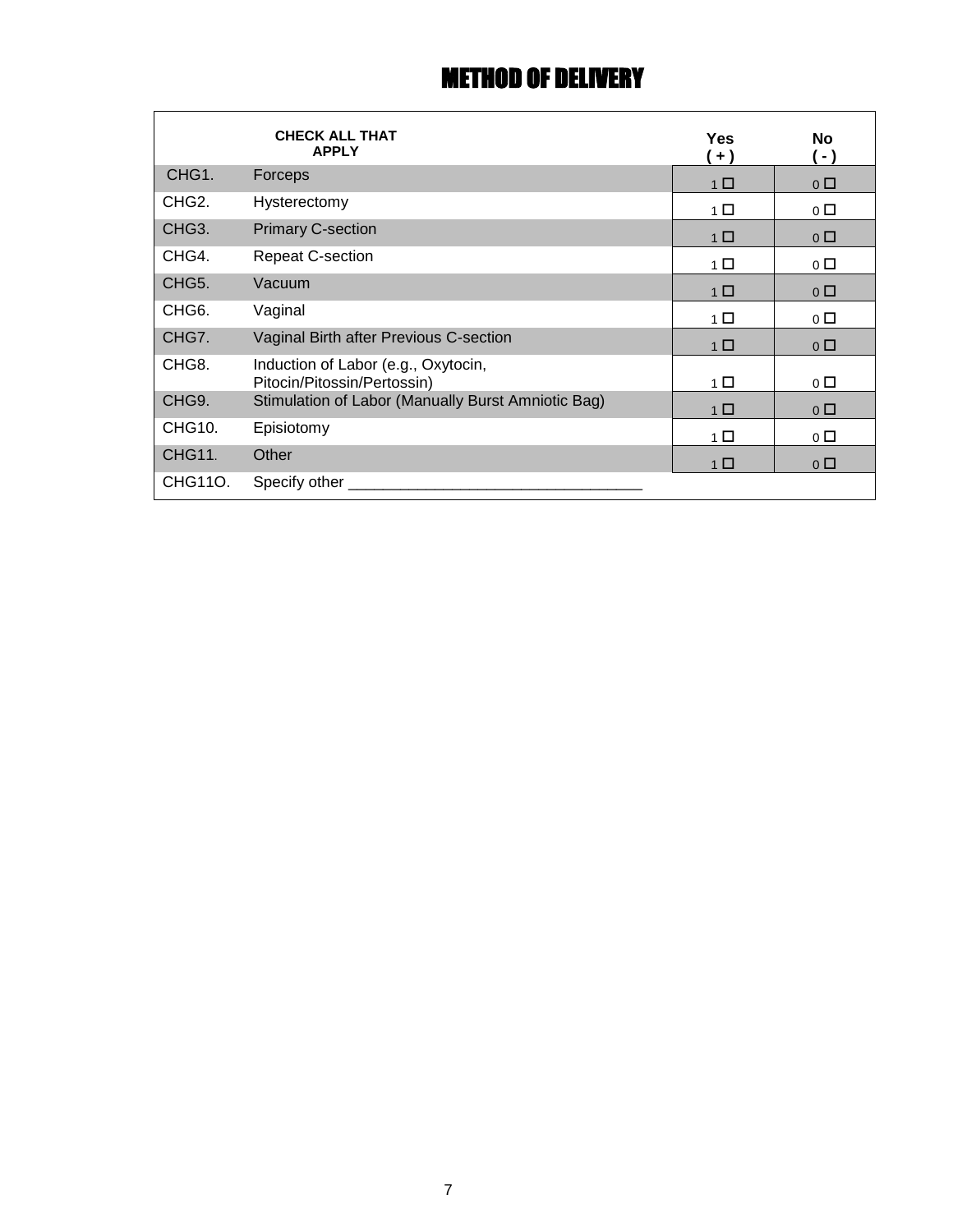#### NEWBORN INFORMATION

| CHH1. Number of Children Born Alive This<br>Delivery:                                                                                                                                 |                                         |                                         |                             |
|---------------------------------------------------------------------------------------------------------------------------------------------------------------------------------------|-----------------------------------------|-----------------------------------------|-----------------------------|
| CHH2. Number of Children Stillborn This<br>Delivery:                                                                                                                                  |                                         |                                         |                             |
| CHH3. Gestational Age (Pediatric<br>Assessment):                                                                                                                                      |                                         | <b>WEEKS</b>                            | 999 □ Can't Tell            |
| (Only record the following data for children born alive. Put oldest child 1 <sup>st</sup> ; for multiple births<br>use insert to provide information on younger children born alive.) |                                         |                                         |                             |
| ** CHH4. Baby's First Name:                                                                                                                                                           |                                         |                                         | 999 D Can't Tell            |
| CHH5. Baby's Gender:                                                                                                                                                                  | $1 \Box$ Male                           | $2 \Box$ Female                         |                             |
| Baby's Birthweight (lbs./ozs OR<br>grams):                                                                                                                                            | CHH <sub>6</sub> A <sub>1</sub><br>lbs. | CHH6A2<br>OZ.                           | CHH <sub>6</sub> B<br>grams |
|                                                                                                                                                                                       |                                         | CHH7U:<br>$0 \Box$ cm                   |                             |
| CHH7. Baby's Length:                                                                                                                                                                  |                                         | $1 \Box$ inches<br>CHH8U:               | 999 $\Box$ Can't Tell       |
| CHH8. Baby's Head Circumference (FOC):                                                                                                                                                |                                         | $0 \Box$ cm<br>$1 \Box$ inches          | 999 D Can't Tell            |
|                                                                                                                                                                                       |                                         | CHH9U:<br>$0 \Box$ cm                   |                             |
| CHH9. Baby's Chest Circumference:                                                                                                                                                     |                                         | $1 \Box$ inches<br>CHH <sub>10U</sub> : | 999 □ Can't Tell            |
| CHH10. Baby's Abdomen Circumference:                                                                                                                                                  |                                         | $0 \Box$ cm<br>$1 \Box$ inches          | 999 □ Can't Tell            |
|                                                                                                                                                                                       | CHH11A:                                 | CHH11B:                                 |                             |
| Baby's APGAR (1 min./5 min.):                                                                                                                                                         | $1$ min                                 | 5 min                                   |                             |
| ** CHH12. Baby Discharge Date:                                                                                                                                                        | <b>MONTH</b>                            | <b>YEAR</b><br><b>DAY</b>               |                             |
| CHH13. Feeding Plan Upon Discharge:                                                                                                                                                   | $1 \Box$ Breast<br>2 □ Bottle           | $3 \Box$ Both<br>$4 \Box$ IV            | 999 □ Can't Tell            |
| **CHICD9B1-<br>CHICD9B10. Baby's ICD                                                                                                                                                  |                                         |                                         |                             |
| 9 Codes (Diagnosis<br>Description Codes):                                                                                                                                             |                                         |                                         |                             |
| Only record data for the<br>oldest child born alive                                                                                                                                   |                                         |                                         |                             |
|                                                                                                                                                                                       |                                         |                                         |                             |
|                                                                                                                                                                                       |                                         |                                         |                             |
|                                                                                                                                                                                       |                                         |                                         |                             |

\*\*CHNOTES1: Other notes:

\_\_\_\_\_\_\_\_\_\_\_\_\_\_\_\_\_\_\_\_\_\_\_\_\_\_\_\_\_\_\_\_\_\_\_\_\_\_\_\_\_\_\_\_\_\_\_\_\_\_\_\_\_\_\_\_\_\_\_\_\_\_\_\_\_\_\_\_\_\_\_\_\_\_\_\_\_\_\_\_\_\_\_\_

\_\_\_\_\_\_\_\_\_\_\_\_\_\_\_\_\_\_\_\_\_\_\_\_\_\_\_\_\_\_\_\_\_\_\_\_\_\_\_\_\_\_\_\_\_\_\_\_\_\_\_\_\_\_\_\_\_\_\_\_\_\_\_\_\_\_\_\_\_\_\_\_\_\_\_\_\_\_\_\_\_\_\_\_

\_\_\_\_\_\_\_\_\_\_\_\_\_\_\_\_\_\_\_\_\_\_\_\_\_\_\_\_\_\_\_\_\_\_\_\_\_\_\_\_\_\_\_\_\_\_\_\_\_\_\_\_\_\_\_\_\_\_\_\_\_\_\_\_\_\_\_\_\_\_\_\_\_\_\_\_\_\_\_\_\_\_\_\_

\_\_\_\_\_\_\_\_\_\_\_\_\_\_\_\_\_\_\_\_\_\_\_\_\_\_\_\_\_\_\_\_\_\_\_\_\_\_\_\_\_\_\_\_\_\_\_\_\_\_\_\_\_\_\_\_\_\_\_\_\_\_\_\_\_\_\_\_\_\_\_\_\_\_\_\_\_\_\_\_\_\_\_\_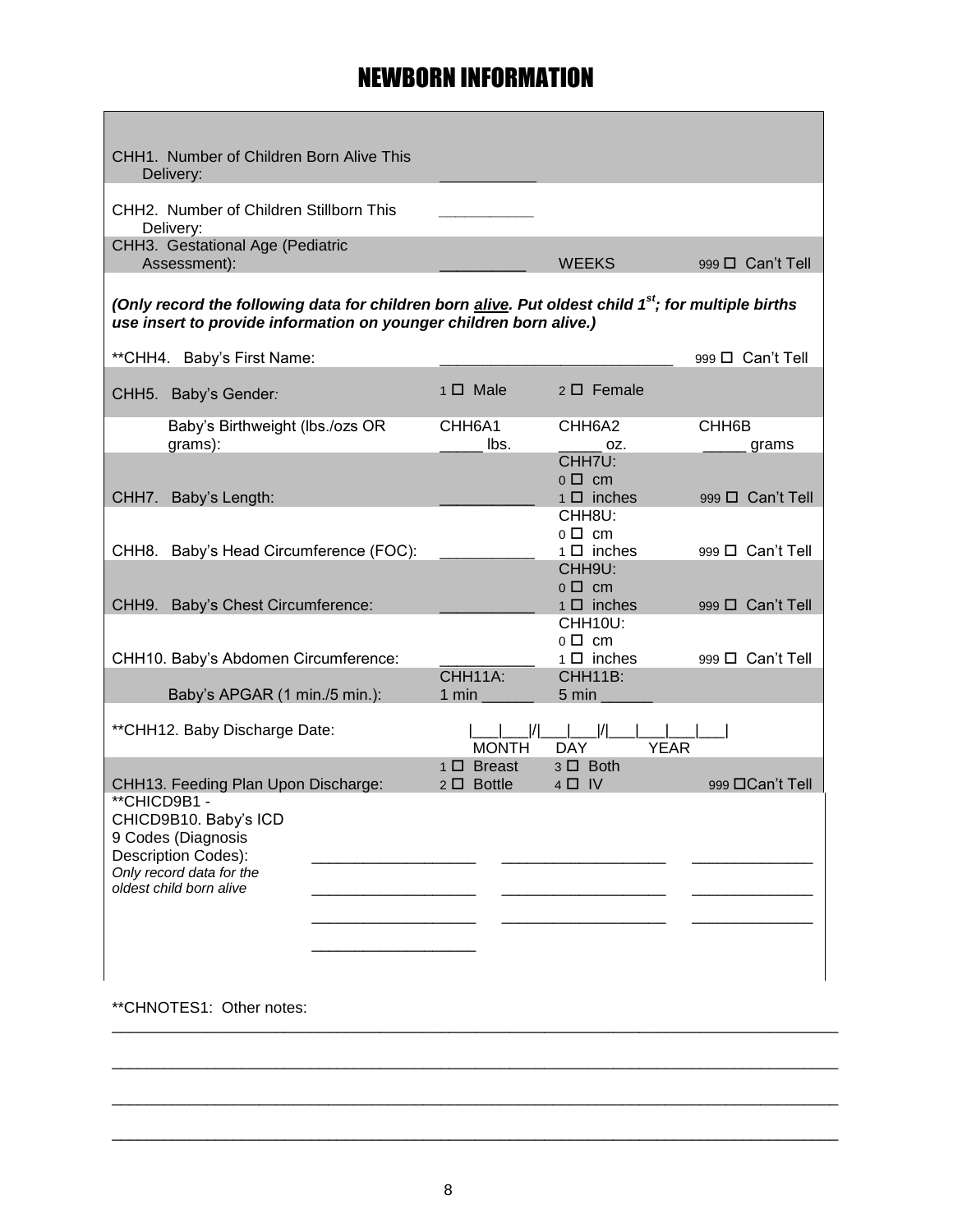## ABNORMAL CONDITIONS OF NEWBORN

|                     | (IF MULTIPLE BIRTH, RECORD INFORMATION ONLY FOR THE OLDEST CHILD BORN ALIVE)                                                            |                |                       |
|---------------------|-----------------------------------------------------------------------------------------------------------------------------------------|----------------|-----------------------|
|                     | <b>Respiratory System</b>                                                                                                               | Yes<br>$(+)$   | No<br>$(-)$           |
| CHI1.               |                                                                                                                                         | $1 \Box$       | 0 <sub>0</sub>        |
| CHI <sub>2</sub> .  |                                                                                                                                         | $1\Box$        | $0\Box$               |
| CHI <sub>3</sub> .  |                                                                                                                                         | $1 \Box$       | 0 <sub>0</sub>        |
| CHI4.               |                                                                                                                                         | 1 □            | $\overline{0}$ $\Box$ |
| CHI <sub>5</sub> .  |                                                                                                                                         | $1 \Box$       | 0 <sub>0</sub>        |
| CHI <sub>6</sub> .  | Other respiratory condition                                                                                                             | $1 \Box$       | $\overline{0}$ $\Box$ |
| CHI <sub>60</sub> . | Specify other respiratory condition                                                                                                     |                |                       |
|                     | <b>Central Nervous System</b>                                                                                                           |                |                       |
| CHI <sub>9</sub> .  |                                                                                                                                         | $1\Box$        | $0\Box$               |
| CHI10.              |                                                                                                                                         | $1\Box$        | $\overline{0}$ $\Box$ |
| CHI11.              |                                                                                                                                         | 1 <sup>1</sup> | $0\Box$               |
| CHI12.              |                                                                                                                                         | $1\Box$        | $\overline{0}$ $\Box$ |
| <b>CHI13.</b>       | Other Central Nervous System                                                                                                            | $1$ $\Box$     | $\overline{0}$ $\Box$ |
| CHI13O.             |                                                                                                                                         |                |                       |
|                     | <b>Gastrointestinal System</b>                                                                                                          |                |                       |
| CHI14.              | Hyperbilirubinemia During Nursery Stay (Jaundice)                                                                                       | $1 \Box$       | 0 <sub>0</sub>        |
| CHI15.              |                                                                                                                                         | $1\Box$        | $\overline{0}$ $\Box$ |
| <b>CHI20.</b>       | Other gastrointestinal                                                                                                                  | $1\Box$        | $\overline{0}$ $\Box$ |
| <b>CHI20O.</b>      | Specify other ______________                                                                                                            |                |                       |
|                     | <b>Circulatory System</b>                                                                                                               |                |                       |
| CHI21.              |                                                                                                                                         | $1 \Box$       | 0 <sub>0</sub>        |
| CHI22.              |                                                                                                                                         | $1$ $\Box$     | $\overline{0}$ $\Box$ |
| <b>CHI23.</b>       | Other circulatory                                                                                                                       | $1$ $\Box$     | $0$ $\Box$            |
| <b>CHI23O.</b>      |                                                                                                                                         |                |                       |
|                     | <b>Renal/Genital/Urinary System</b>                                                                                                     |                |                       |
| <b>CHI24.</b>       |                                                                                                                                         | $1\Box$        | $0\Box$               |
| <b>CHI25.</b>       |                                                                                                                                         | $1 \Box$       | $\overline{0}$ $\Box$ |
| <b>CHI26.</b>       | Other genital urinary tract                                                                                                             | 1 <sup>1</sup> | $0\Box$               |
| <b>CHI26O.</b>      | Specify other _                                                                                                                         |                |                       |
|                     | <b>Musculoskeletal/Integumental</b>                                                                                                     |                |                       |
| <b>CHI27.</b>       |                                                                                                                                         | $1 \Box$       | 0 <sub>0</sub>        |
| <b>CHI28.</b>       |                                                                                                                                         | $1\Box$        | $0\Box$               |
| <b>CHI30.</b>       |                                                                                                                                         | $1 \Box$       | 0 <sub>0</sub>        |
| CHI31.              | Other musculoskeletal/integumental                                                                                                      | $1\Box$        | $\overline{0}$ $\Box$ |
| <b>CHI31O.</b>      |                                                                                                                                         |                |                       |
|                     | <b>Chromosomal</b>                                                                                                                      |                |                       |
| CHI32.              |                                                                                                                                         | $1$ $\Box$     | 0 <sub>0</sub>        |
| CHI33.              | Other                                                                                                                                   | $1 \Box$       | $0\Box$               |
| <b>CHI33O.</b>      | Specify other _<br><u> 1989 - Johann Barn, mars ar breithinn ar breithinn ar breithinn ar breithinn ar breithinn ar breithinn ar br</u> |                |                       |
| CHI34.              |                                                                                                                                         | $1 \Box$       | $0\Box$               |